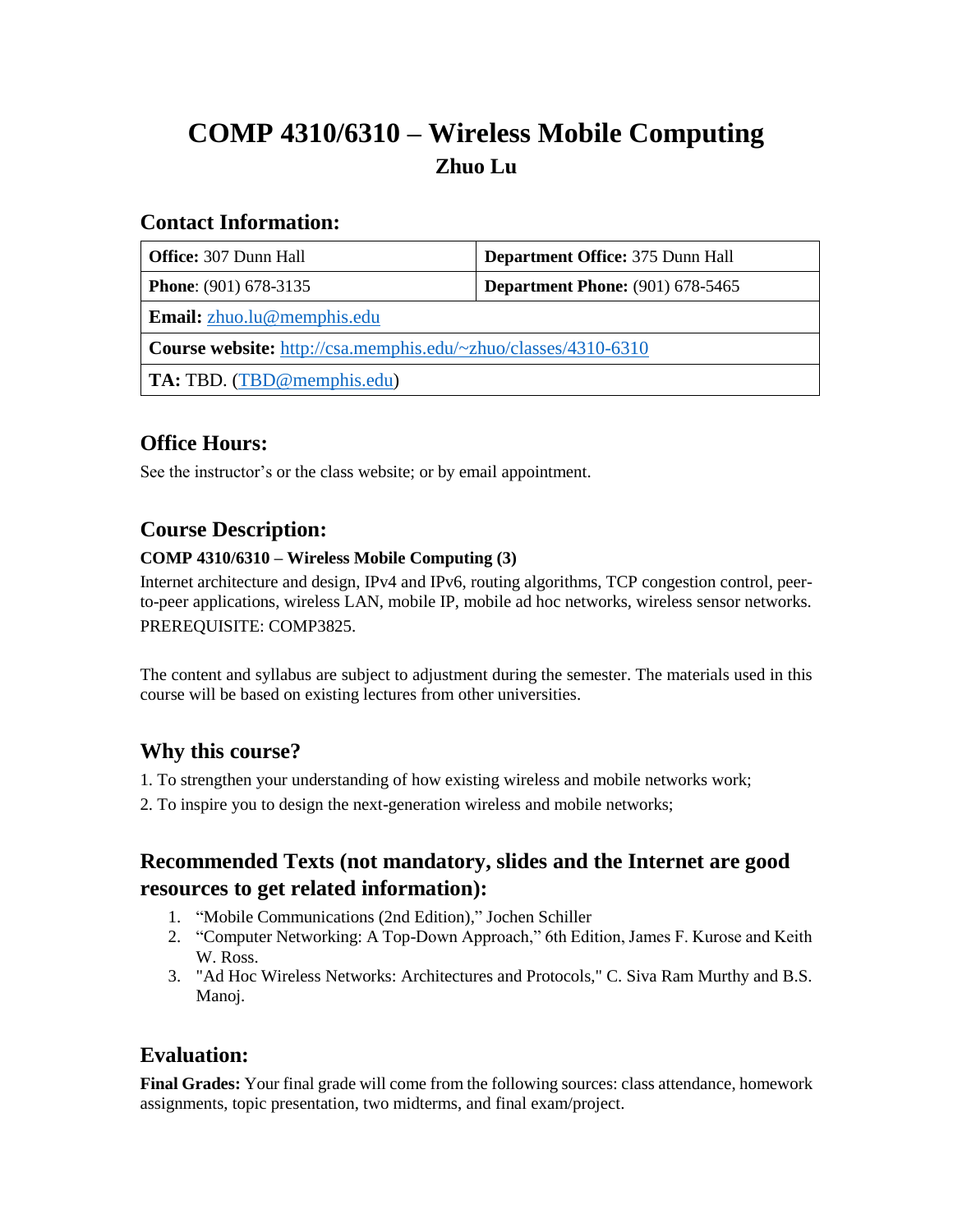**Grading Scale:** A: 85 – 100, B: 70 – 84, C: 60 – 69, D: 50 – 59, F: 49 and below. **(**Plus/minus grading will be used).

#### **Grading:**

- 1. Attendance: 5%
- 2. Assignments: 20%
- 3. Topic presentations: 15%
- 4. Midterm 1: 20%
- 5. Midterm 2: 20%
- 5. Final exam/project: 20%

### **Course Policies:**

**Late Policy:** Without prior request, no late work will be accepted. All late submission maybe accepted at a penalty of 15% per day for no more than THREE days.

**Testing Policy**: The exam given is closed book/note/laptop/neighbor. But students are allowed to bring one cheat sheet (letter-sized 8.5-by-11) for quick reference. There will NOT be any makeup exams unless there is a documented emergency.

**Homework Assignment and Project Report Policy**: It is recommended that students use a word processing software (e.g., Word or LaTeX) to type their homework solutions or project report, then submit well-formatted PDF files.

### **Plagiarism/Cheating Policy: (These paragraphs are mandatory.)**

*Plagiarism or cheating* behavior in any form is unethical and detrimental to proper education and will not be tolerated. All work submitted by a student (projects, programming assignments, lab assignments, quizzes, tests, etc.) is expected to be a student's own work. The plagiarism is incurred when any part of anybody else's work is passed as your own (no proper credit is listed to the sources in your own work) so the reader is led to believe it is therefore your own effort. Students are allowed and encouraged to discuss with each other and look up resources in the literature (including the internet) on their assignments, but *appropriate references must be included for the materials consulted,* and appropriate citations made when the material is taken verbatim.

If plagiarism or cheating occurs, the student will receive a failing grade on the assignment and (at the instructor's discretion) a failing grade in the course. The course instructor may also decide to forward the incident to the University Judicial Affairs Office for further disciplinary action. For further information on U of M code of student conduct and academic discipline procedures, please refer to: **<http://www.people.memphis.edu/~jaffairs/>**

| <b>Topic</b> | <b>Topic</b>                     |
|--------------|----------------------------------|
|              | Course Overview and Introduction |
| 2            | Physical Layer                   |
| 3            | <b>MAC</b> Layer                 |
|              | Satellites                       |
|              | WiFi                             |

#### **Tentative Class Schedule (Subject to Change)**